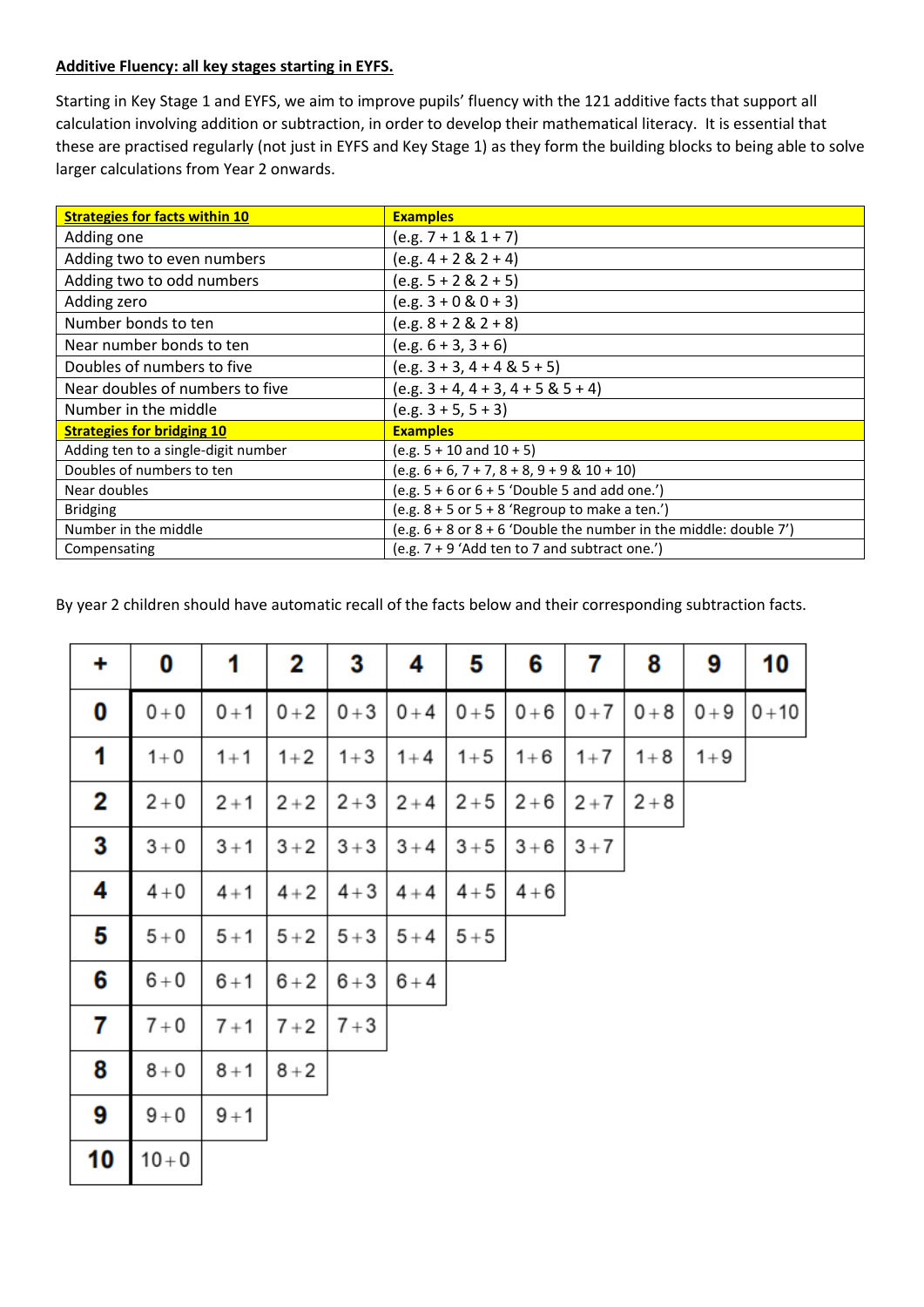## **Edale Rise Mental Fluency Curriculum: Rapid Recall**

|                   | <b>Facts</b> |                                                                                                                          | <b>Examples</b>                                |                       |  |
|-------------------|--------------|--------------------------------------------------------------------------------------------------------------------------|------------------------------------------------|-----------------------|--|
| Year <sub>1</sub> | $\bullet$    | Number pairs with a total of 10                                                                                          | $3 + 7$                                        | $3 + 10$              |  |
|                   | $\bullet$    | Addition and subtraction facts within 10.                                                                                | $2 + 3, 4 + 1$                                 |                       |  |
|                   |              | Doubles of all numbers to 10                                                                                             | Double 7                                       |                       |  |
|                   | $\bullet$    | Odd and even numbers to 20                                                                                               | Is 15 odd or even?                             |                       |  |
|                   |              |                                                                                                                          |                                                |                       |  |
|                   | $\bullet$    | Addition and subtraction facts for all numbers up to at least 10                                                         | $3 + 4$                                        | $8 - 5$               |  |
|                   | $\bullet$    | Number pairs with totals to 20                                                                                           | $16 + 4$                                       | $17 + 120$            |  |
|                   | $\bullet$    | All pairs of multiples of 10 with totals up to 100                                                                       | $30 + 70$                                      | $60 + 100$            |  |
|                   | $\bullet$    | What must be added to any two-digit number to make the next multiple of 10                                               | $52 + 4 = 60$                                  | $43 + 10 = 50$        |  |
|                   | $\bullet$    | Doubles for all numbers to 20, multiples of 10 to 50 and corresponding halves                                            | $17 + 17$                                      | Double 40             |  |
| Year <sub>2</sub> | ٠            | Odd and even numbers to 100                                                                                              | Is 35 odd or even?                             |                       |  |
|                   | ٠            | Recognise multiples of 2, 5, and 10                                                                                      | Is 75 a multiple of 5?                         |                       |  |
|                   |              |                                                                                                                          |                                                |                       |  |
|                   | $\bullet$    | Multiplication and division facts for 2, 3, 4, 5, 6, 8 and 10 times tables                                               | 6 x 8                                          | $40 \div 5$           |  |
|                   | $\bullet$    | Recognise multiples of 2, 3, 4, 5, 6, 8 and 10                                                                           | Is 38 a multiple of 4?                         |                       |  |
|                   | $\bullet$    | Addition and subtraction facts for all numbers to 20                                                                     | $9 + 8$                                        | $17 - 9$              |  |
|                   | $\bullet$    | Sums and differences of multiples of 10 where the answer is between 0 and 100                                            | $70 + 30,$                                     | $120 - 90$            |  |
|                   | $\bullet$    | Pairs of two-digit numbers with a total of 100                                                                           | $56 + 44 = 4$                                  | $32 + 4 = 100$        |  |
| Year <sub>3</sub> |              | Double and halves of multiples of 10 to 100                                                                              | Double 80                                      | Half 70               |  |
|                   |              | Multiplying two-digit number by 10                                                                                       | 24 x 10                                        | 49 x 10               |  |
|                   |              |                                                                                                                          |                                                |                       |  |
|                   | $\bullet$    | Multiplication and division facts to 12 x 12                                                                             | $7 \times 8$                                   | $63 \div 9$           |  |
|                   | $\bullet$    | Recognise multiples of 2, 3, 4, 5, 6, 7, 8, 9, 10, 11 and 12                                                             | Is 71 a multiple of 9?                         |                       |  |
|                   | $\bullet$    | Addition and subtraction of multiples of 10                                                                              | $70 + 30$                                      | $80 + 90$             |  |
|                   | $\bullet$    | Addition and subtraction of multiples of 100 where the answer is 1,000 or less                                           | $300 + 400$                                    | 1400 - 800            |  |
|                   | $\bullet$    | Doubles and halves of any whole number to 100                                                                            | Half 70                                        | Double 51             |  |
|                   | $\bullet$    | Doubles of multiples of 10 and 100 and corresponding halves                                                              | Double 800                                     | <b>Half of 1600</b>   |  |
|                   |              | Halves of any even number to 100                                                                                         | Half 22                                        | Half 96               |  |
| Year <sub>4</sub> |              | Recall fraction and decimal equivalents for one-half, quarters, tenths and<br>hundredths                                 | $0.3 = \frac{3}{10}$<br>10                     | $\frac{1}{4}$ = 0.25, |  |
|                   |              |                                                                                                                          |                                                |                       |  |
|                   |              | • Addition and subtraction of multiples of 10, 100 and 1000                                                              | $70 + 30,$                                     | $1100 - 300$          |  |
|                   | $\bullet$    | Quadruples (x4) of all numbers to 10                                                                                     | Quadruple 7                                    |                       |  |
|                   | $\bullet$    | Doubles and halves of any two-digit number to 1 decimal place                                                            | Half of 3.5                                    | Double 98             |  |
|                   | $\bullet$    | Multiplying and dividing any number by 10, 100 and 1000                                                                  | $45 \div 100$                                  | $3.4 \times 10$       |  |
|                   | $\bullet$    | Identify factor pairs of two-digit numbers                                                                               | Factors of 36                                  |                       |  |
|                   | $\bullet$    | Recall fraction and decimal equivalents for one-half, three-quarters, tenths and<br>hundredths                           | $0.56 = \frac{56}{100}$                        | $\frac{3}{4}$ = 0.75, |  |
|                   | ٠            | Identify prime numbers less than 100                                                                                     | Is 89 prime?                                   |                       |  |
| Year 5            |              | Squares of all number up to 12                                                                                           | 11 <sup>2</sup>                                | 8 <sup>2</sup>        |  |
|                   | $\bullet$    | Cubes of 2,3,4 and 5                                                                                                     | $4^3$                                          | $5^3$                 |  |
|                   |              |                                                                                                                          |                                                |                       |  |
|                   | $\bullet$    | Doubles and halves of any two-digit number to 1 decimal place                                                            | Half of 3.5                                    | Double 98             |  |
|                   | $\bullet$    | Decimal number bonds to any whole number up to 10                                                                        | $3.4 + 1 = 7$                                  |                       |  |
|                   | $\bullet$    | Unit fraction of any number where the answer is a whole                                                                  | $\frac{1}{7}$ of 56 = 56 ÷ 7                   |                       |  |
|                   |              | Equivalent fraction, decimal and percentages facts for one-half, one-quarter,<br>three-quarters, one-fifth and one-third | $\frac{1}{5}$ = 20% = 0.20                     |                       |  |
| Year <sub>6</sub> |              | Equivalent fraction, decimal and percentages facts for tenths and hundredths                                             | $\frac{4}{10}$ = 40% = 0.40 = $\frac{40}{100}$ |                       |  |
|                   |              |                                                                                                                          |                                                |                       |  |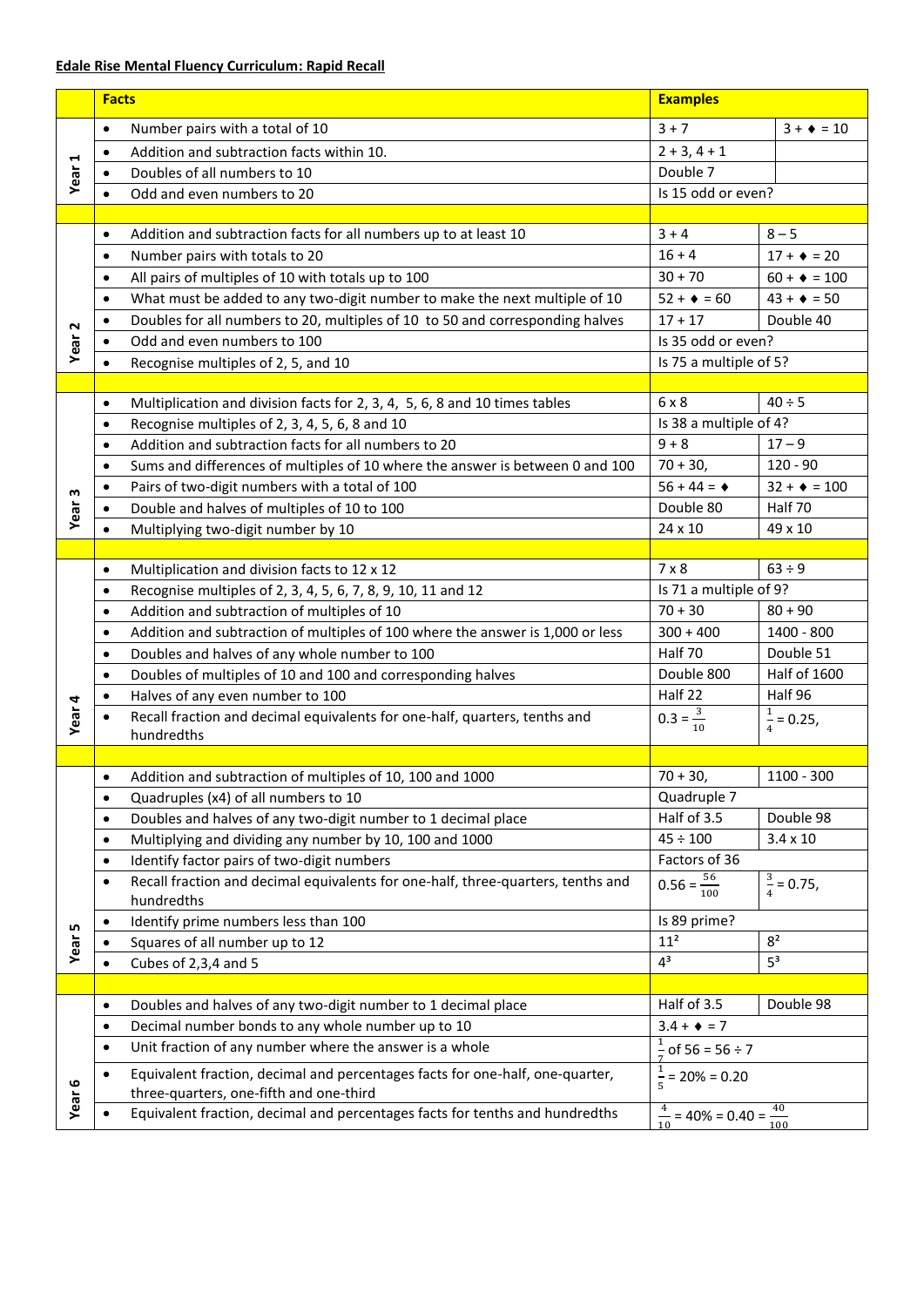## **Edale Rise Mental Fluency Curriculum: Progression of Key Strategies**

|                | <b>Addition and Subtraction Strategies</b>                                                  |                                                                                                                    |                          |  |  |  |  |
|----------------|---------------------------------------------------------------------------------------------|--------------------------------------------------------------------------------------------------------------------|--------------------------|--|--|--|--|
| $\mathbf{1}$   | Count on or back in ones from any two digit number                                          | $12, 13, \_$                                                                                                       | $17, 16, \_\_$           |  |  |  |  |
| $\mathbf{1}$   | Near doubles to 10                                                                          | $6 + 7$                                                                                                            | $7 + 8$                  |  |  |  |  |
|                |                                                                                             |                                                                                                                    |                          |  |  |  |  |
| $\overline{2}$ | Calculations with whole numbers which do not involve crossing place value<br>boundaries     | $30 + 47$<br>$23 + 45$                                                                                             | $34 + 23$                |  |  |  |  |
| $\overline{2}$ | Counting on or back in tens from any number                                                 | $23 + 10$                                                                                                          | $27 + 60$                |  |  |  |  |
| $\overline{2}$ | Compensating and adjusting to 10                                                            | $34 + 9(34 + 10 -$<br>1)                                                                                           | $37 - 9(37 - 10 +$<br>1) |  |  |  |  |
|                |                                                                                             |                                                                                                                    |                          |  |  |  |  |
| 3              | Calculations with whole numbers to 100 which involve crossing place value<br>boundaries     | $42 - 24$                                                                                                          |                          |  |  |  |  |
| 3              | Compensating and adjusting near multiples of 10                                             | $38 + 68 (38 + 70 - 2)$                                                                                            |                          |  |  |  |  |
|                |                                                                                             | $45 - 29(45 - 30 + 1)$                                                                                             |                          |  |  |  |  |
| 3              | Counting on or back in hundreds from any number                                             | $570 + 300$                                                                                                        |                          |  |  |  |  |
|                |                                                                                             |                                                                                                                    |                          |  |  |  |  |
| 4              | Compensating and adjusting near multiples of 10 or 100                                      | $138 + 69(138 + 70 - 1)$<br>$299 - 48(300 - 48 - 1)$<br>$235 + 198 (235 + 200 - 2)$<br>$607 - 588(607 - 600 + 12)$ |                          |  |  |  |  |
| 4              | Near doubles of multiples to 10 beyond 100                                                  | $60 + 70$<br>$160 + 170$                                                                                           |                          |  |  |  |  |
| 4              | Calculations with whole numbers beyond 100 which involve crossing place<br>value boundaries | $276 - 189$                                                                                                        |                          |  |  |  |  |
|                |                                                                                             |                                                                                                                    |                          |  |  |  |  |
| 5              | Counting on or back in tenths and/or hundredths                                             | $3.2 + 0.6$                                                                                                        | $1.7 + 0.55$             |  |  |  |  |
| 5              | Calculations with decimal numbers which do not involve crossing place value<br>boundaries   | $5.6 + 3.2$<br>$4.7 - 3.5$                                                                                         | $21.34 + 3.12$           |  |  |  |  |
| 5              | Calculations with decimal numbers which involve crossing place value<br>boundaries          | $1.4 + 1.7$<br>$5.7 + 6.9$                                                                                         | $0.8 + 0.35$             |  |  |  |  |